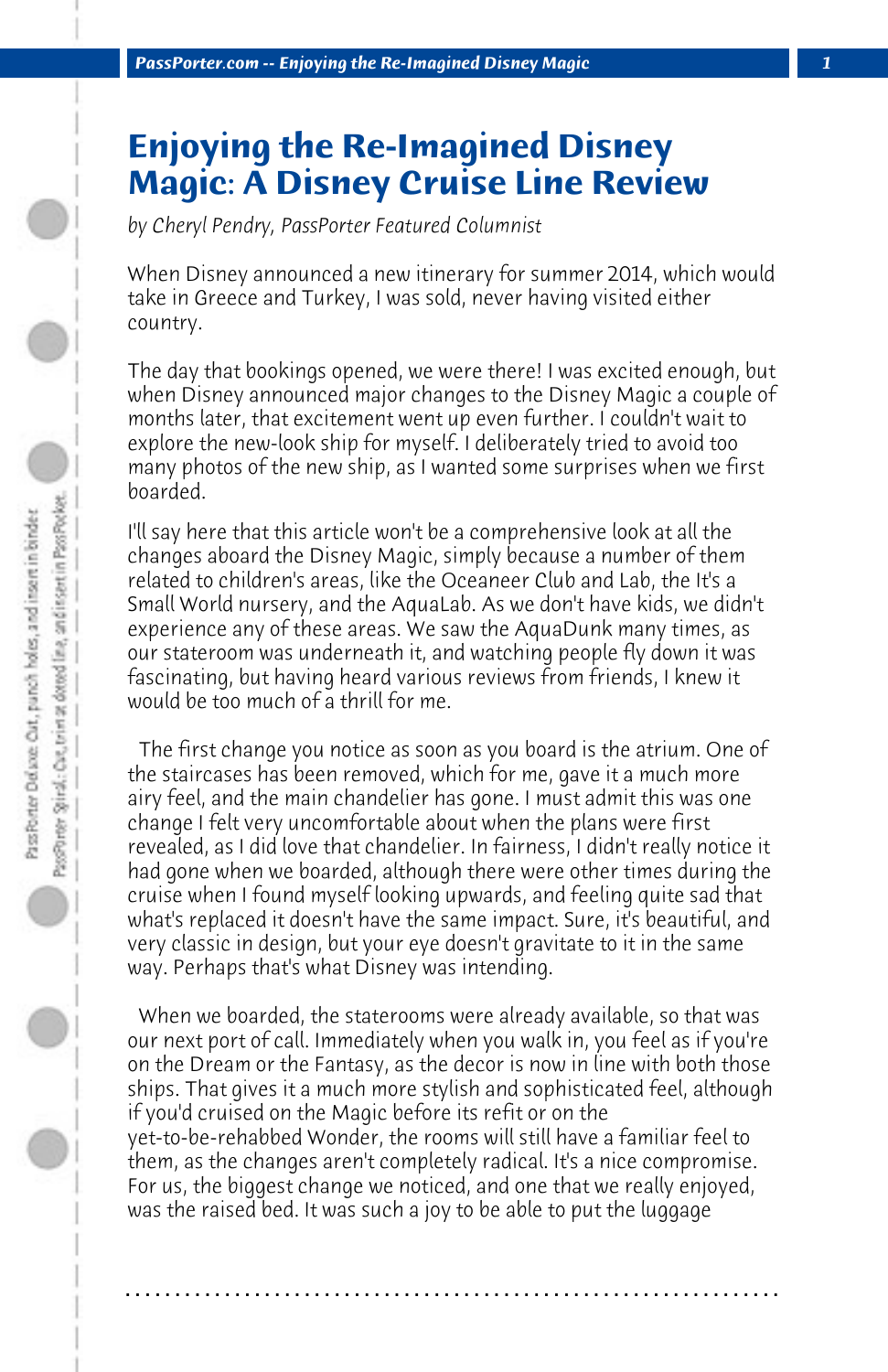underneath it, rather than trying to jam it into the wardrobes, which we've had to do on previous cruises.

We toured the spa on the first afternoon we were aboard, and immediately as we entered, we could see the changes. The entrance area gives you an idea of what to expect, with mahogany tones very much in evidence here. Like the staterooms, it gives Senses Spa a much more sophisticated feel, and the spa villas, which I was lucky enough to sample for a treatment, are just beautiful, and incredibly relaxing! Add in a new barbershop, which looks equally sophisticated, and I felt had a slight masculine feel to it, although not enough to put me off coming here.

 Some of the changes on the Magic related to food, one of my favorite subjects, and I was delighted to see the changes in the quick service buffet on deck 9. I'd heard rave reviews about Cabanas, which replaced Topsiders. While I was intrigued, never really having had an issue with Topsiders in the past, I didn't think I'd be particularly overwhelmed by the changes. Wow, I couldn't have been more wrong! What a fun, light, and airy place this now is. It gives the feeling of space, and it never once felt crowded when we visited it for breakfast or lunch. I can see why people are raving about this change, as it has made a huge difference, and is a lovely place to now head to for a snack or a buffet meal.

 The other major dining change is to be found in one of the main dining rooms. Parrot Cay is now Carioca's, and while I wasn't sure about the name, the artists' impressions looked impressive. My only disappointment on our cruise was that it was only open for dinner. I had hoped to visit it during the day, knowing that it was supposed to look different in the light. I really liked the appearance of Carioca's, although I was disappointed that it is still such a loud dining room. I was really hoping that the changes would have made it a quieter experience, but sadly not.

 Although Animator's Palate doesn't look any different when you go into it, it's now home to a very impressive new show, Drawn to the Magic, which is something you miss at your peril. I don't want to give too much away, but part of the show is about seeing the drawings transform into scenes from famous Disney films, and it makes for a wonderful evening. Animation Magic, which we missed on our cruise on the Fantasy, is also now at home here, although we weren't overly impressed with it, something to do with our complete lack of drawing ability!

 The other major change on the ship, which is very welcome, is in the adult entertainment district, which is now themed as After Hours. As

**. . . . . . . . . . . . . . . . . . . . . . . . . . . . . . . . . . . . . . . . . . . . . . . . . . . . . . . . . . . . . . . . . .**